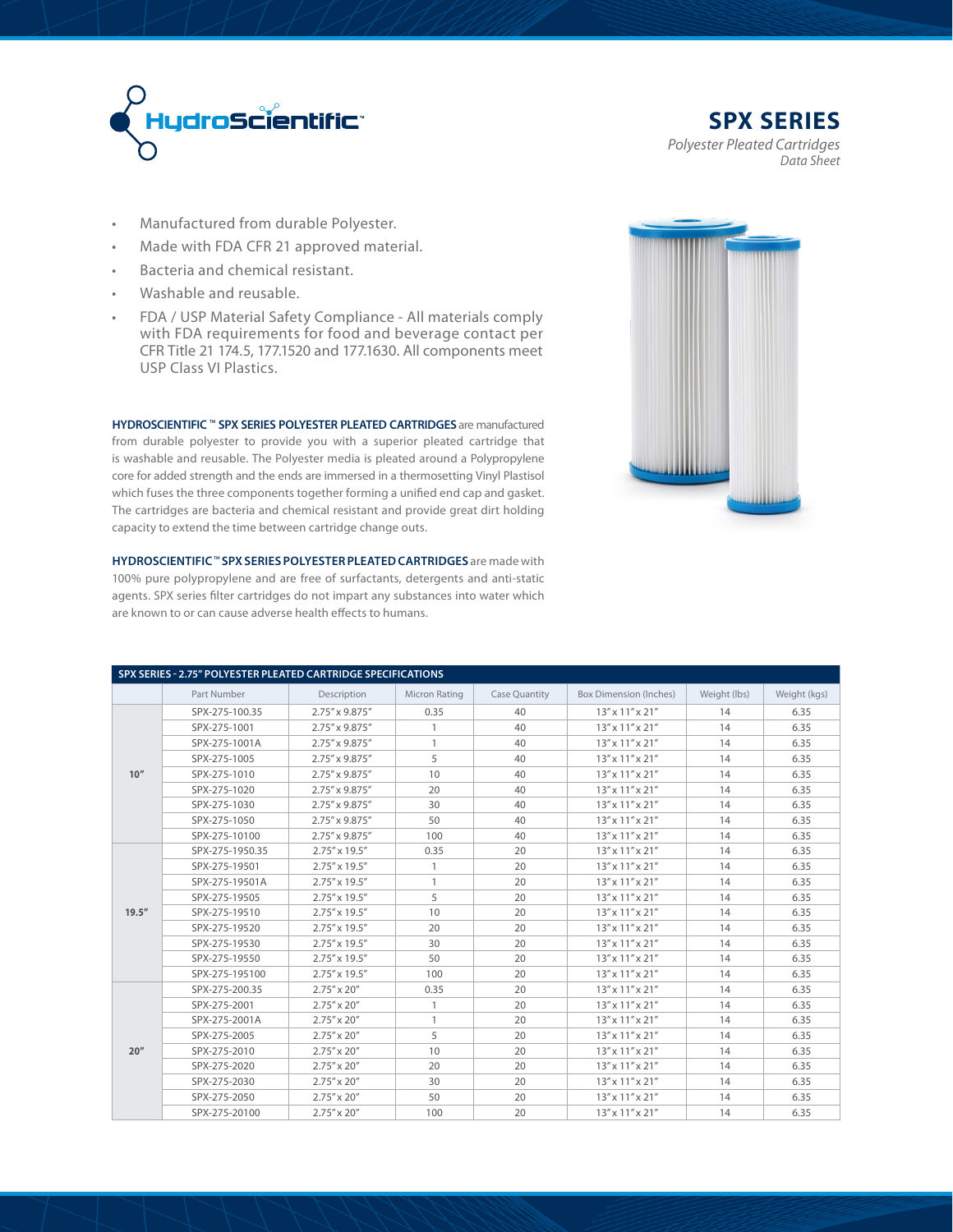

**SPX SERIES**

*Polyester Pleated Cartridges Data Sheet*

|        | SPX SERIES - 2.75" POLYESTER PLEATED CARTRIDGE SPECIFICATIONS |                      |               |               |                                |              |              |
|--------|---------------------------------------------------------------|----------------------|---------------|---------------|--------------------------------|--------------|--------------|
|        | Part Number                                                   | Description          | Micron Rating | Case Quantity | Box Dimension (Inches)         | Weight (lbs) | Weight (kgs) |
|        | SPX-275-292.35                                                | 2.75" x 29.25"       | 0.35          | 20            | $13''$ x $11''$ x $31''$       | 23.1         | 10.48        |
|        | SPX-275-29201                                                 | 2.75" x 29.25"       | $\mathbf{1}$  | 20            | $13''$ x $11''$ x $31''$       | 23.1         | 10.48        |
|        | SPX-275-29201A                                                | 2.75" x 29.25"       | $\mathbf{1}$  | 20            | $13''$ x $11''$ x $31''$       | 23.1         | 10.48        |
|        | SPX-275-29205                                                 | 2.75" x 29.25"       | 5             | 20            | $13''$ x $11''$ x $31''$       | 23.1         | 10.48        |
| 29.25" | SPX-275-29210                                                 | 2.75" x 29.25"       | 10            | 20            | 13" x 11" x 31"                | 23.1         | 10.48        |
|        | SPX-275-29220                                                 | 2.75" x 29.25"       | 20            | 20            | 13" x 11" x 31"                | 23.1         | 10.48        |
|        | SPX-275-29230                                                 | 2.75" x 29.25"       | 30            | 20            | 13" x 11" x 31"                | 23.1         | 10.48        |
|        | SPX-275-29250                                                 | 2.75" x 29.25"       | 50            | 20            | $13''$ x $11''$ x $31''$       | 23.1         | 10.48        |
|        | SPX-275-292100                                                | 2.75" x 29.25"       | 100           | 20            | $13''$ x $11''$ x $31''$       | 23.1         | 10.48        |
|        | SPX-275-300.35                                                | $2.75'' \times 30''$ | 0.35          | 20            | $13''$ x $11''$ x $31''$       | 23.1         | 10.48        |
|        | SPX-275-3001                                                  | $2.75'' \times 30''$ | $\mathbf{1}$  | 20            | $13'' \times 11'' \times 31''$ | 23.1         | 10.48        |
|        | SPX-275-3001A                                                 | $2.75'' \times 30''$ | $\mathbf{1}$  | 20            | $13''$ x $11''$ x $31''$       | 23.1         | 10.48        |
|        | SPX-275-3005                                                  | $2.75'' \times 30''$ | 5             | 20            | $13''$ x $11''$ x $31''$       | 23.1         | 10.48        |
| 30''   | SPX-275-3010                                                  | $2.75'' \times 30''$ | 10            | 20            | $13'' \times 11'' \times 31''$ | 23.1         | 10.48        |
|        | SPX-275-3020                                                  | $2.75'' \times 30''$ | 20            | 20            | $13''$ x $11''$ x $31''$       | 23.1         | 10.48        |
|        | SPX-275-3030                                                  | $2.75'' \times 30''$ | 30            | 20            | $13'' \times 11'' \times 31''$ | 23.1         | 10.48        |
|        | SPX-275-3050                                                  | $2.75'' \times 30''$ | 50            | 20            | $13''$ x $11''$ x $31''$       | 23.1         | 10.48        |
|        | SPX-275-30100                                                 | $2.75'' \times 30''$ | 100           | 20            | 13" x 11" x 31"                | 23.1         | 10.48        |
|        | SPX-275-390.35                                                | $2.75'' \times 39''$ | 0.35          | 20            | $13''$ x $11''$ x $41''$       | 26           | 11.80        |
|        | SPX-275-3901                                                  | $2.75'' \times 39''$ | $\mathbf{1}$  | 20            | $13''$ x $11''$ x $41''$       | 26           | 11.80        |
|        | SPX-275-3901A                                                 | $2.75'' \times 39''$ | $\mathbf{1}$  | 20            | $13''$ x $11''$ x $41''$       | 26           | 11.80        |
|        | SPX-275-3905                                                  | $2.75'' \times 39''$ | 5             | 20            | $13''$ x $11''$ x $41''$       | 26           | 11.80        |
| 39''   | SPX-275-3910                                                  | $2.75'' \times 39''$ | 10            | 20            | $13''$ x $11''$ x $41''$       | 26           | 11.80        |
|        | SPX-275-3920                                                  | $2.75'' \times 39''$ | 20            | 20            | $13''$ x $11''$ x $41''$       | 26           | 11.80        |
|        | SPX-275-3930                                                  | $2.75'' \times 39''$ | 30            | 20            | $13''$ x $11''$ x $41''$       | 26           | 11.80        |
|        | SPX-275-3950                                                  | $2.75'' \times 39''$ | 50            | 20            | $13'' \times 11'' \times 41''$ | 26           | 11.80        |
|        | SPX-275-39100                                                 | $2.75'' \times 39''$ | 100           | 20            | $13''$ x $11''$ x $41''$       | 26           | 11.80        |
|        | SPX-275-400.35                                                | $2.75'' \times 40''$ | 0.35          | 20            | $13''$ x $11''$ x $41''$       | 26           | 11.80        |
|        | SPX-275-4001                                                  | $2.75'' \times 40''$ | $\mathbf{1}$  | 20            | $13''$ x $11''$ x $41''$       | 26           | 11.80        |
|        | SPX-275-4001A                                                 | $2.75'' \times 40''$ | $\mathbf{1}$  | 20            | $13''$ x $11''$ x $41''$       | 26           | 11.80        |
|        | SPX-275-4005                                                  | $2.75'' \times 40''$ | 5             | 20            | $13'' \times 11'' \times 41''$ | 26           | 11.80        |
| 40''   | SPX-275-4010                                                  | $2.75'' \times 40''$ | 10            | 20            | $13''$ x $11''$ x $41''$       | 26           | 11.80        |
|        | SPX-275-4020                                                  | $2.75'' \times 40''$ | 20            | 20            | $13''$ x $11''$ x $41''$       | 26           | 11.80        |
|        | SPX-275-4030                                                  | $2.75'' \times 40''$ | 30            | 20            | $13''$ x $11''$ x $41''$       | 26           | 11.80        |
|        | SPX-275-4050                                                  | $2.75'' \times 40''$ | 50            | 20            | $13''$ x $11''$ x $41''$       | 26           | 11.80        |
|        | SPX-275-40100                                                 | $2.75'' \times 40''$ | 100           | 20            | $13''$ x $11''$ x $41''$       | 26           | 11.80        |

| SPX SERIES - 4.5" POLYESTER PLEATED CARTRIDGE SPECIFICATIONS |               |                     |               |                      |                                |              |              |  |
|--------------------------------------------------------------|---------------|---------------------|---------------|----------------------|--------------------------------|--------------|--------------|--|
|                                                              | Part Number   | Description         | Micron Rating | <b>Case Quantity</b> | <b>Box Dimension (Inches)</b>  | Weight (lbs) | Weight (kgs) |  |
|                                                              | SPX-45-100.2A | 4.5" x 9.875"       | 0.2           | 12                   | $14''$ x $10''$ x $21''$       | 12           | 5.44         |  |
|                                                              | SPX-45-100.35 | 4.5" x 9.875"       | 0.35          | 12                   | $14''$ x $10''$ x $21''$       | 12           | 5.44         |  |
|                                                              | SPX-45-1001   | 4.5" x 9.875"       |               | 12                   | $14''$ x $10''$ x $21''$       | 12           | 5.44         |  |
|                                                              | SPX-45-1001A  | 4.5" x 9.875"       | 1             | 12                   | 14" x 10" x 21"                | 12           | 5.44         |  |
| 10''                                                         | SPX-45-1005   | 4.5" x 9.875"       | 5             | 12                   | 14" x 10" x 21"                | 12           | 5.44         |  |
|                                                              | SPX-45-1010   | 4.5" x 9.875"       | 10            | 12                   | 14" x 10" x 21"                | 12           | 5.44         |  |
|                                                              | SPX-45-1020   | 4.5" x 9.875"       | 20            | 12                   | $14''$ x $10''$ x $21''$       | 12           | 5.44         |  |
|                                                              | SPX-45-1030   | 4.5" x 9.875"       | 30            | 12                   | $14''$ x $10''$ x $21''$       | 12           | 5.44         |  |
|                                                              | SPX-45-1050   | 4.5" x 9.875"       | 50            | 12                   | 14" x 10" x 21"                | 12           | 5.44         |  |
|                                                              | SPX-45-10100  | 4.5" x 9.875"       | 100           | 12                   | $14''$ x $10''$ x $21''$       | 12           | 5.44         |  |
|                                                              | SPX-45-200.35 | $4.5'' \times 20''$ | 0.35          | 6                    | $14''$ x $10''$ x $21''$       | 9            | 4.08         |  |
|                                                              | SPX-45-2001   | $4.5'' \times 20''$ |               | 6                    | 14" x 10" x 21"                | 9            | 4.08         |  |
|                                                              | SPX-45-2001A  | $4.5'' \times 20''$ | 1             | 6                    | 14" x 10" x 21"                | 9            | 4.08         |  |
|                                                              | SPX-45-2005   | $4.5'' \times 20''$ | 5             | 6                    | $14''$ x $10''$ x $21''$       | 9            | 4.08         |  |
| 20''                                                         | SPX-45-2010   | $4.5'' \times 20''$ | 10            | 6                    | $14''$ x $10''$ x $21''$       | 9            | 4.08         |  |
|                                                              | SPX-45-2020   | $4.5'' \times 20''$ | 20            | 6                    | 14" x 10" x 21"                | 9            | 4.08         |  |
|                                                              | SPX-45-2030   | $4.5'' \times 20''$ | 30            | 6                    | $14'' \times 10'' \times 21''$ | 9            | 4.08         |  |
|                                                              | SPX-45-2050   | $4.5'' \times 20''$ | 50            | 6                    | $14''$ x $10''$ x $21''$       | 9            | 4.08         |  |
|                                                              | SPX-45-20100  | $4.5'' \times 20''$ | 100           | 6                    | $14''$ x $10''$ x $21''$       | 9            | 4.08         |  |

*\*WARNING: Do not use with water that is microbiologically unsafe or of unknown quality without adequate disinfection before or after the system.*